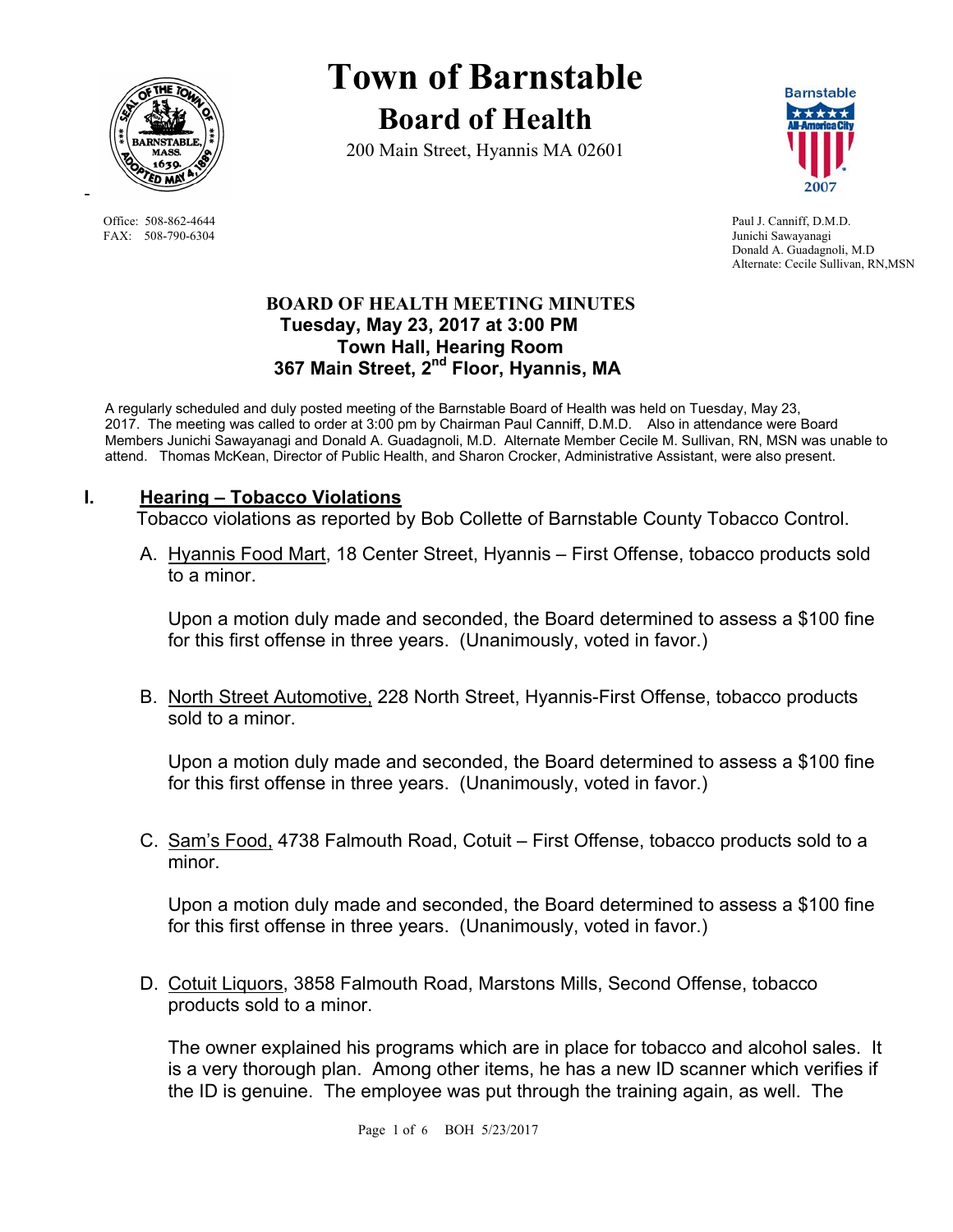Board felt Cotuit Liquors' tobacco program was a thorough one and did not opt to assess a suspension.

Upon a motion duly made and seconded, the Board determined to assess a \$200 fine for this second offense in three years. (Unanimously, voted in favor.)

# **II. Hearing: Show Cause – Food**

Thai House, 304 Main Street, Hyannis, no certification for food managers, no log kept for low temperature dishwasher, no soap at handwash sink, insecticide kept in kitchen area, food temperatures, recurring violations.

The new manager, Louie, was present and said he has been in charge of the kitchens for the Princess Cruise for the past 18 years. He has moved to the Cape and is training the staff at the Thai House. They are now maintaining the required logs, as well. He said he will have at least one person, servsafe certified, on hand at all times.

Upon a motion duly made by Dr. Canniff, seconded by Dr. Guadagnoli, the Board's findings are that the servsafe certification issue has been corrected and they may continue their operations. (Unanimously, voted in favor.)

# **III. Hearing: Show Cause – Housing:**

Nathan Lampert, Power of Attorney for Lucienne Lampert, owner – 59 Kelley Road, Hyannis, Failed septic system, serious housing violations, tenants, consideration of condemnation.

Mr. McKean gave a summary of the events leading up to meeting. The owner moved into a nursing home in 2014. Nathan Lampert, the owner's son and power of attorney told Mr. McKean in a phone conversation that his mother had not given anyone permission to live there so he was surprised to receive a call informing him the septic is overflowing in the yard. His mother does not have a will so the State will be taking over the property.

Tenant Harvey Powell said he and his girlfriend were asked to move in by the owner's daughter JoAnne Curran, who has now passed on. He did not have a lease. There has been septic problems during the full time he has lived there (three years) and he said he is the one who called the Health Department for help with the issue. He has been paying money to pump the system periodically and has had work done on the house. and stated there are four tenants.

Neighbor John Wade of 49 Kelley Road said that the property has been affecting his ability to enjoy his property over the past year with the continuous odor of sewage and with the overgrowth of the yard and items in it. He has helped out where he could but the property is in disrepair.

Mr. McKean said this is the same property which came to the Board in December 2016 because the water had been shut off. At that point, the water did get turned back on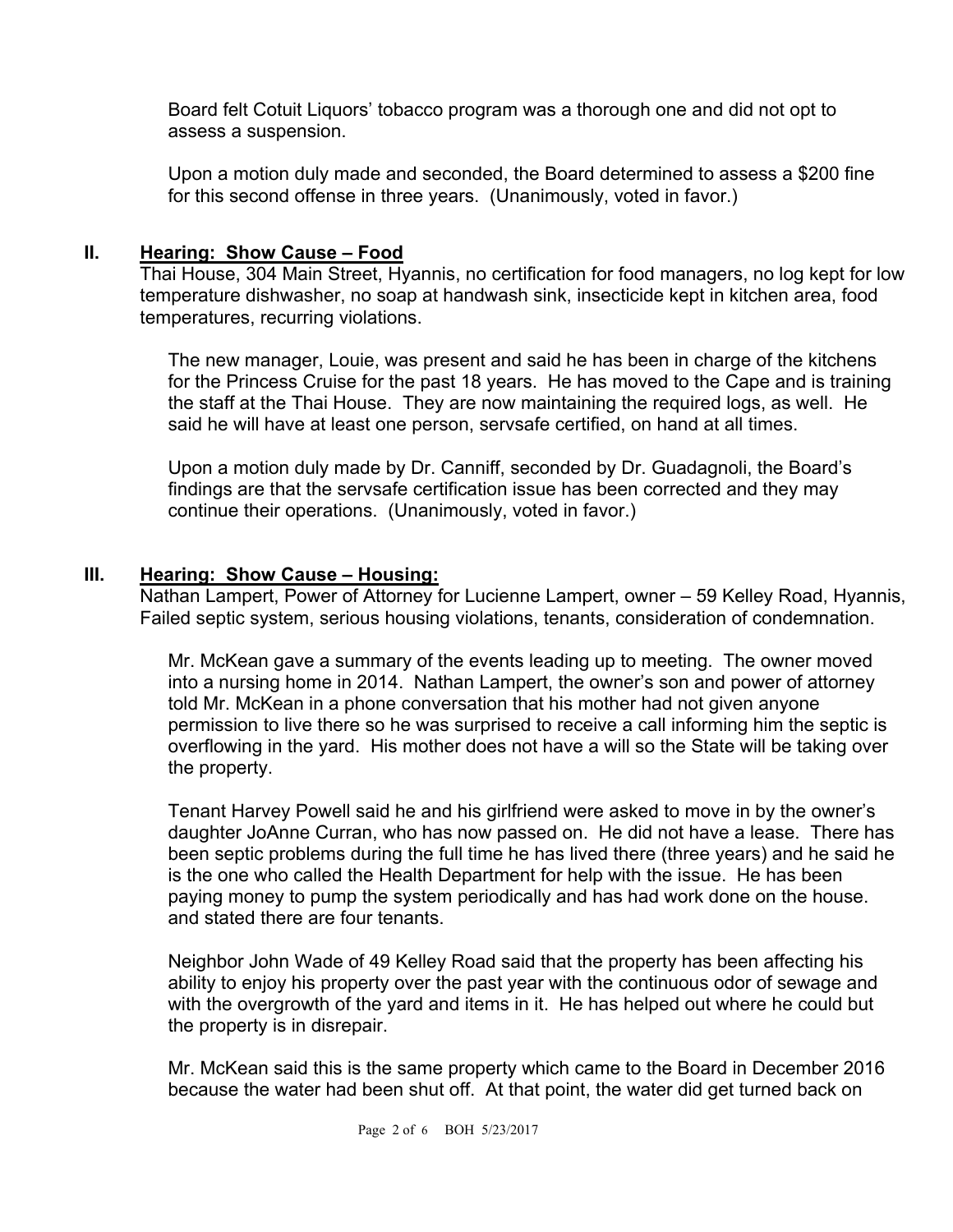with a promise of payment. The property now has further problems and the Board must determine whether the house should be condemned.

Lamar Anderson, tenant, stated that the tenants are all willing to work on the house in order to stay there. The Board recognized that they do not have the responsibility nor the legality to replace the septic system.

Upon a motion duly made and seconded, the Board issued a finding that the property is unfit for human habitation and will be condemned. With the condition that the septic system will be pumped immediately, as needed, without allowing the septic to overflow, the four occupants will be permitted to stay there for up to 60 days while finding another location to live. (Unanimously, voted in favor.)

# **IV. Variance – Lifeguard Regulation:**

David Lawler, Attorney, representing Wayne Kurker, Hyannis Marina / Trader Ed's, 11 Willow Street, Hyannis, variance – sign/alcohol.

Attorney David Lawler stated that the applicant is unique in that they do not have any units and by nature of the business as a restaurant/bar, it serves liquor. The applicant is asking for a waiver to the regulation and explained that whenever the gate to the pool area is open, it will be monitored by staff/security and the remainder of the time, it will be locked.

Attorney Lawler also explained the pool is not open to the general public who come to the restaurant/bar. The only people allowed in the pool are the private boat owners at the marina boat slips and the signs at the pool, "Pool Use Dockage Guests Only", state this. The pool hours are generally 11 am until 4-6 pm depending on whether guests are using it. The restaurant is open from 11:30 am until midnight. There is a four foot walkway around the pool. The marina owner, Wayne Kurker, and his manager are both CPR certified, as well as all boat captains and their crew.

Upon a motion duly made by Dr. Guadagnoli, seconded by Junichi Sawayanagi, the Board voted to grant a waiver to the lifeguard requirement allowing them to operate without a lifeguard and following the list of requirements with the exception that liquor may be allowed in the pool area with the following conditions: 1) at least one person must be on the premises who has CPR training for both adult and child, and 2) the gate to the pool with be closed unless monitored as pool is only for the boat slip guests. (Unanimously, voted in favor.)

# **V.** Innovative Alternative (I/A) Septic System (Cont. from April)<br> **CONTINUE** Steve Wilson Baxter Nye Engineering and Surveying in

**Steve Wilson, Baxter Nye Engineering and Surveying, representing Michael TO JUNE 27,** Walsh, Trustee 224 Pine Lane Extension, Osterville, Map/Parcel 117-075-002, **2017 MEETING** 0.28 acre lot, Micro Fast 0.5 proposed.

# **VI. Variance – Septic:**

David Coughanowr representing Eric Winer, owner – 31 Hiramar Road, Hyannis, Map/Parcel 242-011, lot size 9,336 square feet, request septic variance(s).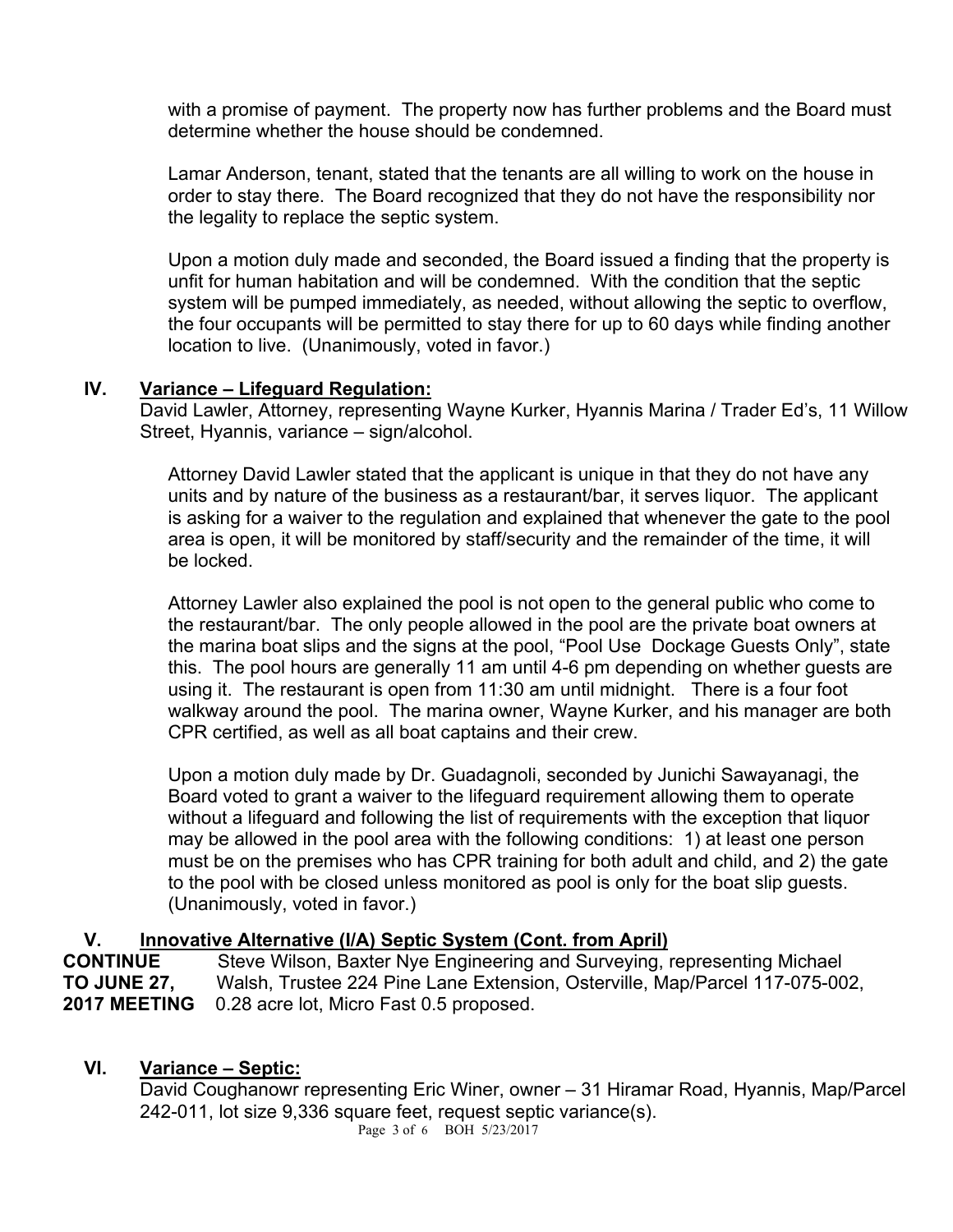Upon a motion duly made and seconded, the Board voted to grant the variances with the following conditions: 1) the plan shall be revised to show that a 1,500 gallon monolithic septic tank shall be used and will be installed 41 feet away from the edge of the wetland, and 2) a three bedroom deed restriction must be recorded at the Barnstable County Registry of Deeds and an official copy of such must be given to the Health Division. (Unanimously, voted in favor.)

#### **VII. Bedroom Count Determination:**

Nancy and Albert Brown, 34 Horatio Lane, Centerville – bedroom count.

Albert and Nancy Brown discussed the history of the home and showed documentation of the four bedrooms prior to the zone restriction.

Upon a motion duly made and seconded, the Board voted to recognize the property at 34 Horatio Lane, Centerville, as a four (4) bedroom property due to the history of the property. (Unanimously, voted in favor.)

#### **VIII. Variance – Food:**

Jamie Surprenant, owner, Crisp Too Express – 770 Main Street, Osterville, variance – pocket door to restroom is not self-closing as required per Federal Food Code.

Mr. Surprenant discussed the floor plan with limited space and his plan to install a pocket door for the restroom. He will have personnel monitoring the door to ensure the door is closed before and after any person is accessing and/or exiting the restroom in order to satisfy the food code.

Upon a motion duly made and seconded, the Board voted to grant the variance with the following conditions: 1) the restroom door shall be kept closed whenever the restroom is used and whenever not in use, 2) the only times the pocket door shall be allowed to be open is whenever a person is in the process of accessing and/or exiting the restroom, c) staff will closely monitor to ensure the door is closed, and 3) they will install a mirror in the hallway to the restroom to assist the staff in easily viewing and monitoring the door. (Unanimously, voted in favor.)

# **IX. Food – Temporary:**

A. Laurie Young, Osterville Village Library, 23<sup>rd</sup> Annual Osterville Village Library Cape Cod Clambake, 43 Wianno Avenue, Osterville, on July 9, 2017 at 5:30pm.

Laurie Young presented the paperwork for their fundraising event of a clambake on the side lawn at the Osterville Village Library.

Upon a motion duly made and seconded, the Board voted to grant an annual temporary food event for a clambake with the menu to include: lobster, steak, chicken, clam chowder, mussels, steamers, corn, potatoes, liquica, coleslaw, dinner rolls and watermellon. (Unanimously, voted in favor.)

Page 4 of 6 BOH 5/23/2017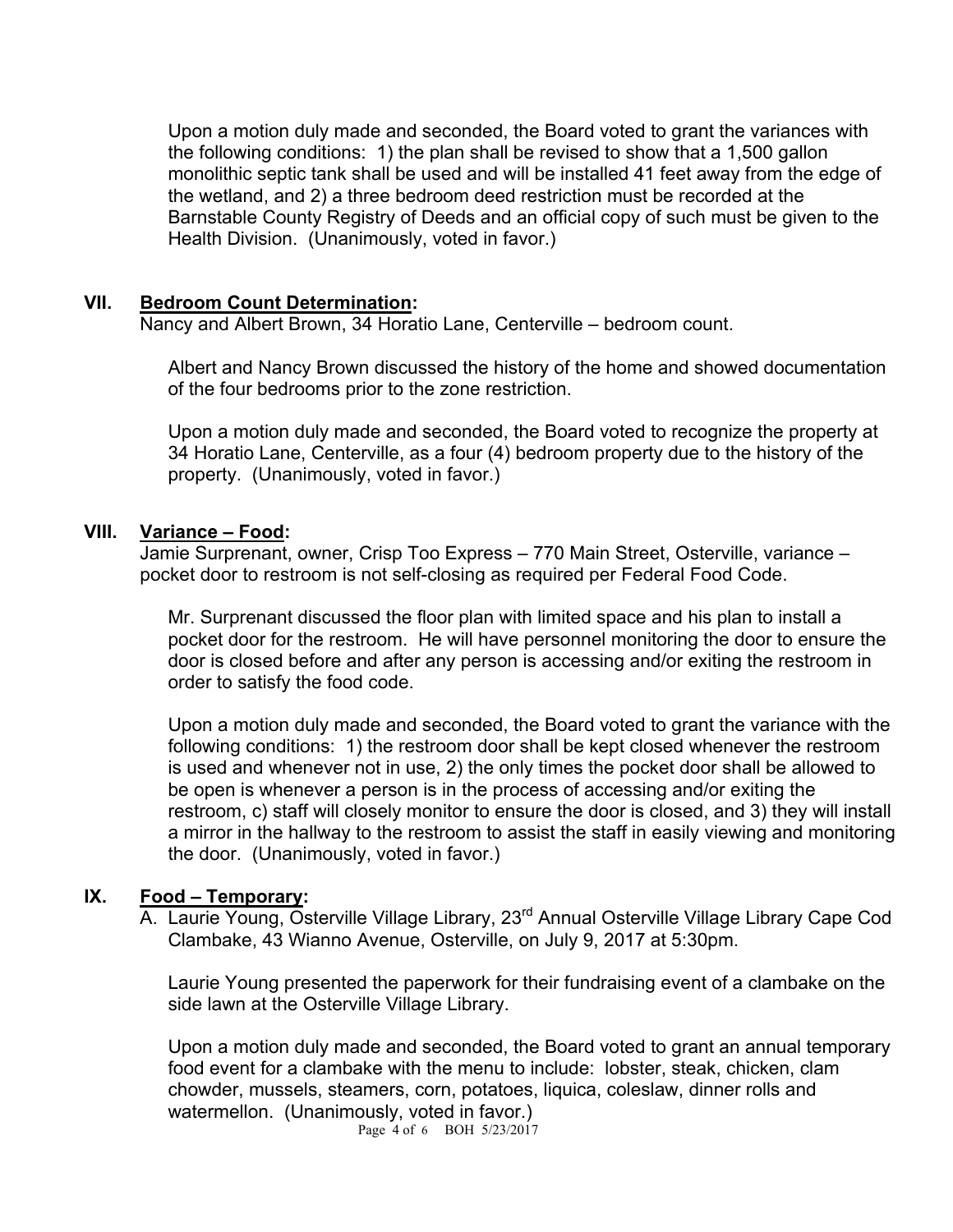B. Josh Richards and Mike Lyons, Sail Cape Cod, for "Scoops for Sloops" Event on Saturday, June 17 from 12:00 – 5:00 pm at Aselton Park, 135 South Street, Hyannis.

Mike Lyons, owner of Ben & Jerry's Ice Cream and representing Sail Cape Cod, described the fundraiser which will be used to fund Community Outreach and Adaptive Sailing programs, partnering with local groups focused on disabilities, disadvantaged youth and military families. Local ice cream shops will be donating their ice-cream and their trained food handling staff. One admission price will allow the customer to sample the different ice cream on site.

Upon a motion duly made and seconded, the Board voted to grant an annual temporary food event with the following food item: ice cream. (Unanimously, voted in favor).

C. Kathleen Walker representing Hyannis Sprint 1 Triathlon to be held at beginning and ending at CBA, 915 Craigville Beach, Centerville for two events: June 17<sup>th</sup> and September  $9<sup>th</sup>$ , to serve bagels and oranges to athletes at finish line.

Ms. Walker said their triathlon will occur twice a year starting and ending at the Craigville Beach Association. They would like to hand out food for the athletes at the finish line.

Upon a motion duly made and seconded, the Board granted the two temporary food events (Triathlons on June  $17<sup>th</sup>$  and September  $9<sup>th</sup>$ ) with the following foods: bagels, peanut butter packets and oranges. (Unanimously, voted in favor.)

# **X. Variance – Body Artist Permit (Cont. from April 2017)**

Vanessa Ristow, Hyannis, applying for Body Art variance to work at Lash Boutique for microblading without completing an Anatomy and Physiology Class as required per Regulation.

Vanessa Ristow and Ekaterina Morozova, owner of Lash Boutique, were present.

In discussing the microblading procedures, the Board inquired whether an anesthetic is injected in the client prior to microblading. Ekaterina said no, she only applies a topical anesthetic and it is applied with a Q-tip.

The Board said they want someone with Anatomy and Physiology to be a mentor for the trainee. Ekaterina Morozova was granted a variance from the Anatomy and Physiology requirement and has only been working in the town for four months. The Board was not comfortable allowing Ms. Morozova to mentor Ms. Ristow as a trainee.

Upon a motion duly made and seconded, the Board voted to grant a variance which would allow Vanessa Ristow to work under Ekaterina Morozova as a trainee. (Unanimously, DENIED.)